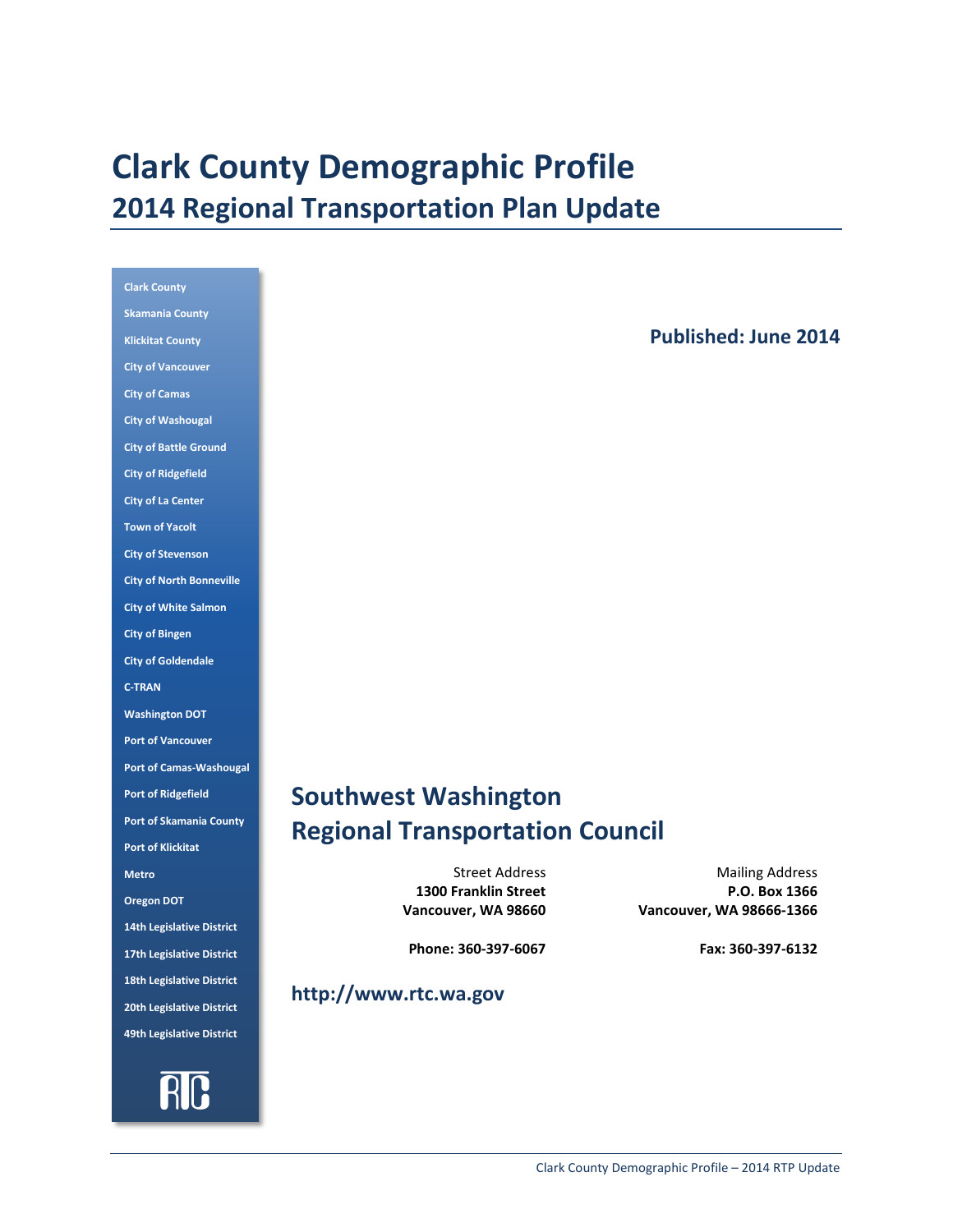## **INTRODUCTION**

The long-range Regional Transportation Plan is a part of the required federal and state transportation planning process and represents the collective strategy for developing a regional transportation system to provide both mobility and accessibility for person trips and freight. The RTP includes all transportation modes and presents the framework plan to guide the longer-term development of the regional transportation system. The Plan supports the Comprehensive Growth Management Plan for Clark County and existing and future economic development. Regular update of the RTP is a federal requirement to ensure continuation of federal transportation funding to the region. Update to the RTP is needed not only to fulfill federal requirements but also to maintain consistency between state, regional, and local plans.

## **THE CURRENT MTP**

The current Metropolitan Transportation Plan, with a horizon year of 2035, was adopted by the RTC Board in December 2011 with a Plan amendment to incorporate the C-TRAN Fourth Plain Transit Improvement Project's Locally Preferred Alternative adopted in August 2012. The current Plan's 2035 population forecast is 641,800 and employment forecast is 256,200. The land use allocation is based on the Comprehensive Growth Management Plan for Clark County (update adopted September 2007). Identification of projects in the long-range Metropolitan Transportation Plan, also known as the MTP, allows for the programming of projects for federal and state funding in the Transportation Improvement Program.

## **2014 RTP UPDATE**

The 2014 RTP update is driven by federal requirements that a Plan update must be adopted at least every four years. An RTP must be in place at the end of 2015 to ensure uninterrupted receipt of federal funds for transportation projects programmed in the Transportation Improvement Program (TIP). The RTP update must address prescribed federal planning factors including support for economic vitality, transportation safety, security, accessibility and mobility options for people and freight, environmental protection and enhancement, energy conservation, quality of life, transportation system connectivity, efficient system management and operation and preservation of the existing system. The adopted plan must also maintain consistency between federal, state and local plans. These plans include local comprehensive and capital facilities plans, C-TRAN's 20-year Transit Development Plan, WSDOT's Highway System Plan, WSDOT's Strategic Highway Safety Plan, and the Washington Transportation Plan with policy goals of economic vitality, preservation, safety, mobility, environment and stewardship.

## **DEMOGRAPHIC PROFILE**

Establishing household and employment growth forecasts and allocations are important steps in the RTP update process. The number and location of future households and jobs is an integral part of defining the future the plan will address. While the number and location of households and employment are major factors that influence the magnitude and patterns of future travel in the region, they are not the only demographic factors that influence future travel behavior and decisions. This document provides data on many of these national, state and county demographic trends and other socioeconomic factors, including: growth forecasts, age, driver licensing, race and ethnicity, poverty, auto ownership/availability, employment sectors and commuting patterns.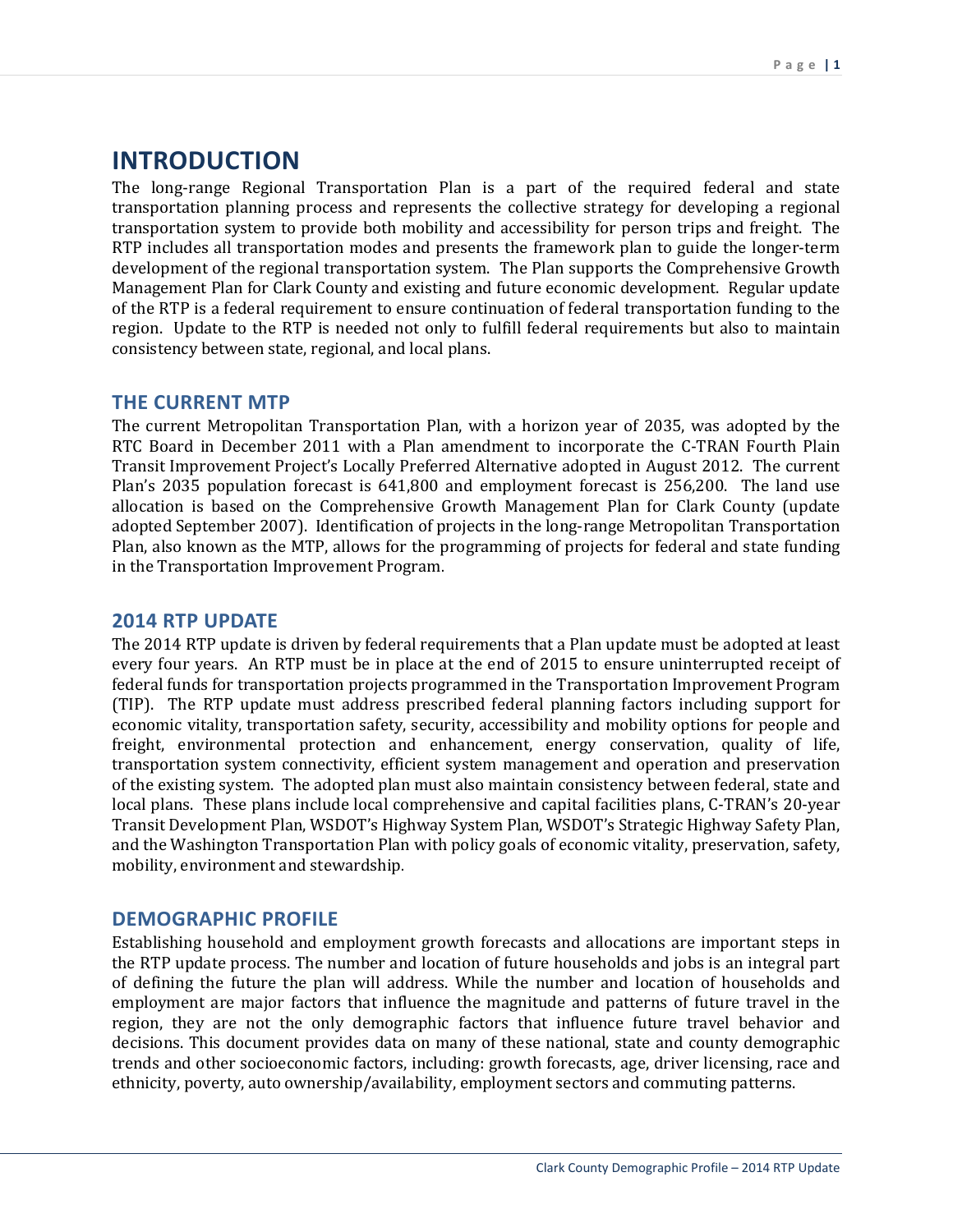

**Figure 1: Clark County Population 1960 to 2040 – Observed and 2014 GMA Forecast**  (Sources: US Census and Washington State OFM)

In January, the Board of County Commissioners (BOCC) adopted the Washington State Office of Financial Management's (OFM) most recent medium 2035 population projection for Clark County, 562,207 persons, as the county's official population projection for the GMA update. This represents an average annual growth rate of about 1.1% and about a 30% increase in population between 2013 and 2035.

The observed data in this chart come from OFM's intercensal estimates of population and can be found here:<http://www.ofm.wa.gov/pop/april1/hseries/default.asp> an[d http://www.ofm.wa.gov/pop/april1/default.asp](http://www.ofm.wa.gov/pop/april1/default.asp)

The forecast data are from OFM's most recent county-level population projects published in 2012 and can be found here:

<http://www.ofm.wa.gov/pop/gma/projections12/projections12.asp>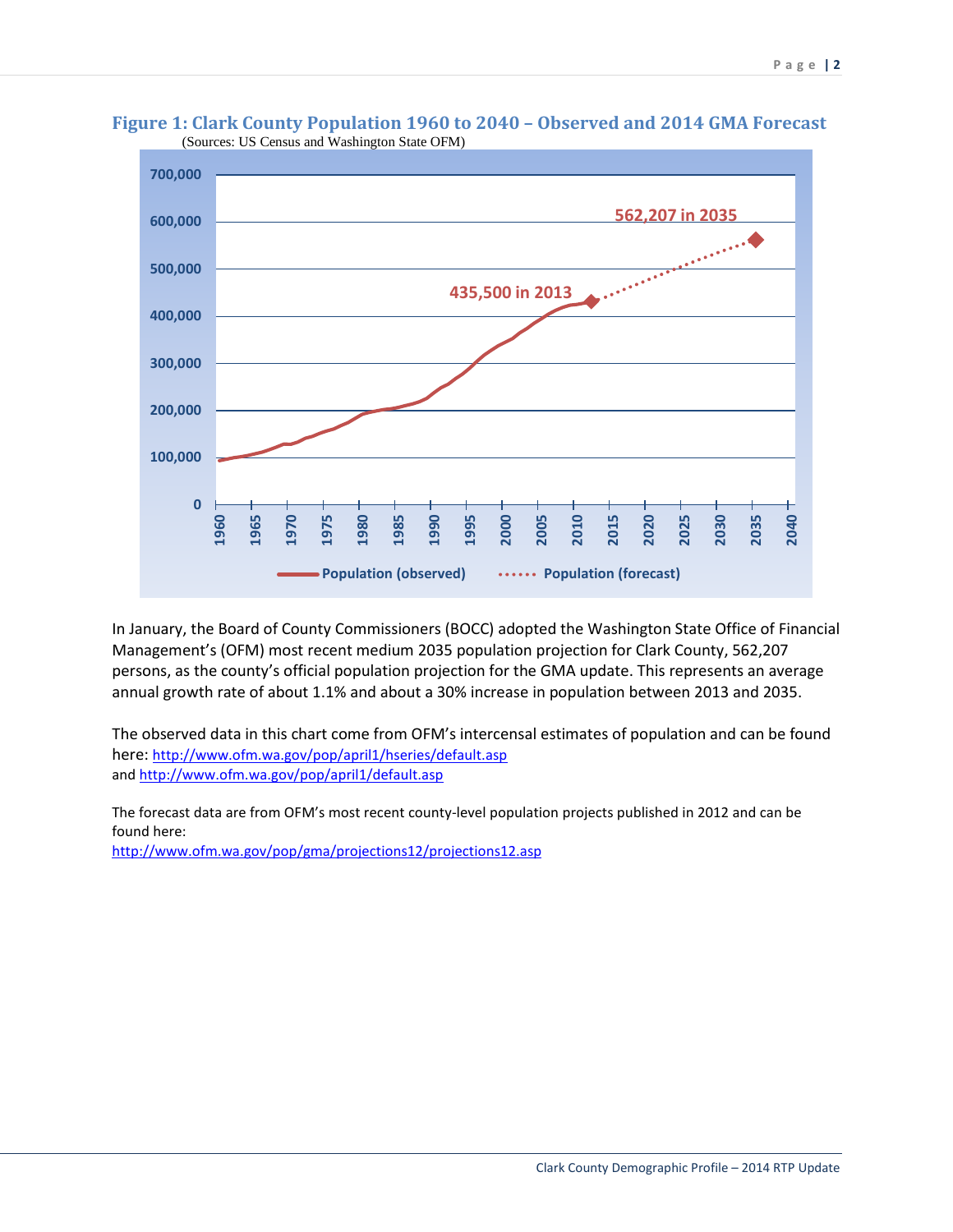

**Figure 2: Clark County Households 1960 to 2040 – Observed and Draft GMA Forecast**  (Sources: US Census and Washington State OFM)

Transportation planning considers personal transportation from the perspective the household. Decisions about work location, home location, vehicles available for use, driving children to school, sports and etc. are all decisions that are made at the household level. People plan and behave differently based on their household characteristics. A 4-person household, with 2 workers and 3 cars, is very different from a 2-person, retired household with a single car. The average household size assumption being used GMA planning work is 2.66 persons per household for 2035. This is a slight decrease from the 2.68 to 2.67 we see today and would mean about 211,400 households in 2035.

The observed data are from the decennial census conducted by U.S. Census Bureau <http://factfinder2.census.gov/faces/nav/jsf/pages/index.xhtml>

The forecast data are based on OFM's most recent county-level population projects published in 2012 and converted to households using the GMA update's 2.66 persons per household assumption for 2035.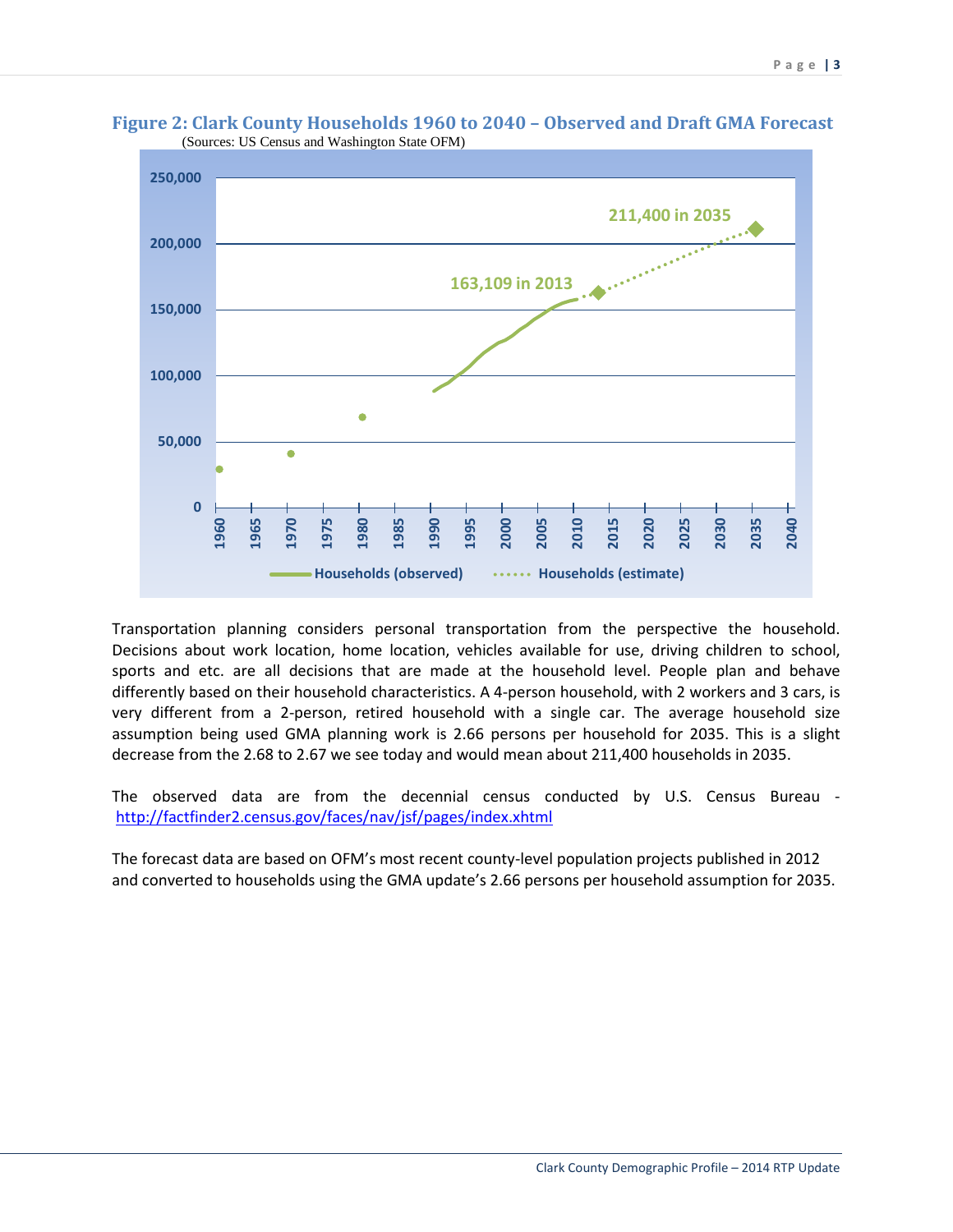#### **Figure 3: Clark County Non-Farm Employment 1960 to 2040 – Observed and GMA Forecast**



(Sources: US Bureau of Labor Statistics and Washington ESD

In April the Board of County Commissioners (BOCC) adopted an employment growth forecast of 91,200 new non-farm jobs between 2015 and 2035, as the county's official population projection for the GMA update. This results in a total of about 232,500 non-farm jobs in 2035. This represents an average annual growth rate of about 2.6% - or about a 75% increase in jobs between now and the 2035 horizon year.

Employment not only provides jobs for workers, but services for customers – opportunities for shopping, recreation, entertainment, doctor appointments, haircuts, repair services and many others. Both commuting to work and traveling to services contribute to personal travel. Additionally, employment locations are also generators of both freight and goods movement.

The observed data (1970-1985) come from historical data from the U.S. Department of Labor's Bureau of Labor Statistics and the Washington State Employment Securities Department (1990 – present) [https://fortress.wa.gov/esd/employmentdata/reports-publications/regional-reports/county](https://fortress.wa.gov/esd/employmentdata/reports-publications/regional-reports/county-profiles/clark-county-profile)[profiles/clark-county-profile](https://fortress.wa.gov/esd/employmentdata/reports-publications/regional-reports/county-profiles/clark-county-profile) (see County Data tables).

The forecast data are based on the adopted BOCC employment forecast at a 2.6% annual growth rate.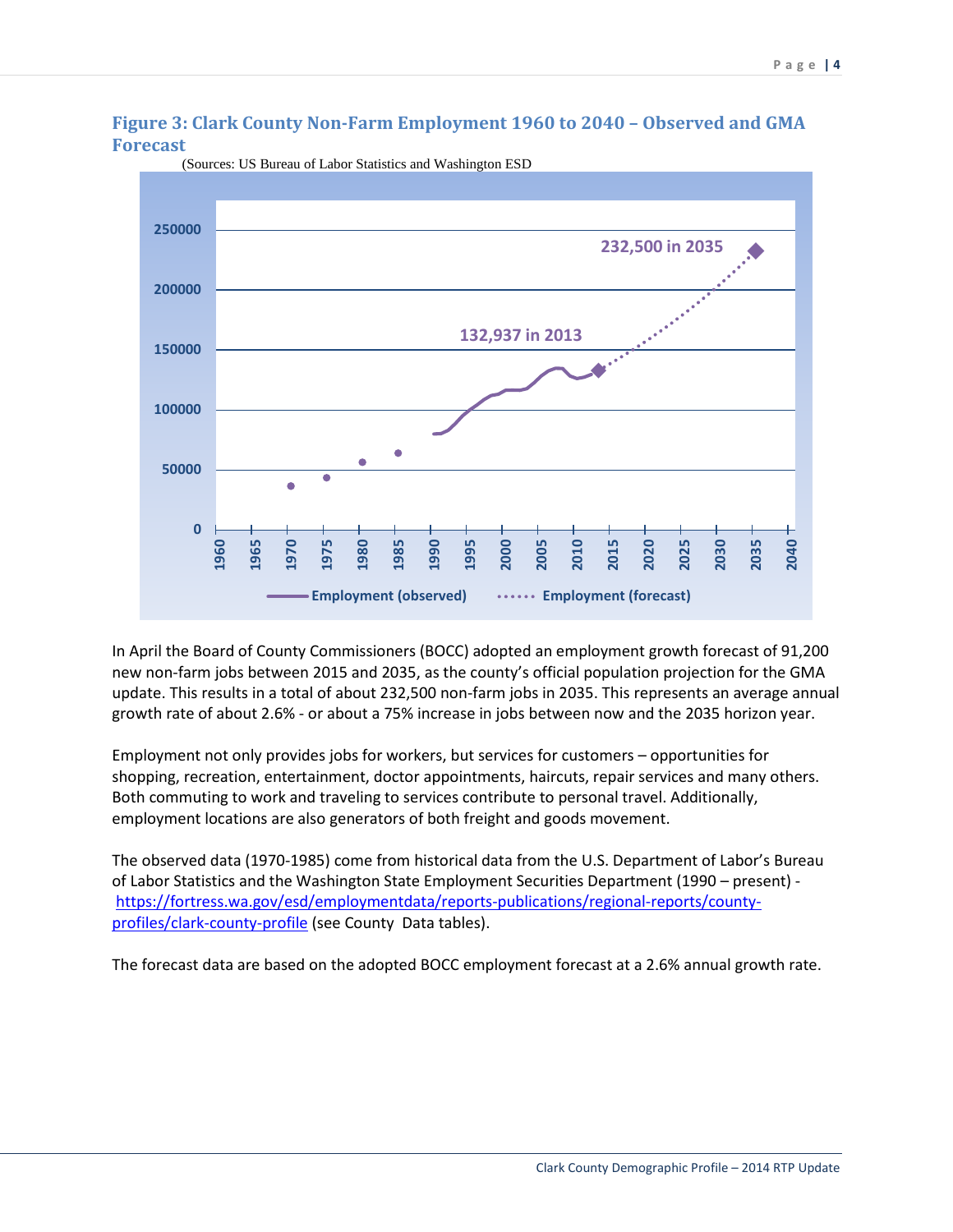#### **Figure 4: Clark County Household and Employment 1960 to 2040 – Observed and Draft GMA Forecast**



(Sources: US Census, Washington State OFM, US Bureau of Economic Analysis and Washington ESD)

Together – the total number of households and employment are an important component to estimating the magnitude of future travel needs. The geographic arrangement and distribution of households and employment play a role in estimating future travel patterns - including origin/destination patterns, time of day choice, travel mode choice and others.

Similar to previous household and employment forecasts, these forecasts estimate that sometime before 2035 the county's job to household ratio will exceed 1 and the county enters a time when there is more than one job for every household. These forecasts yield a job per household ratio of 1.1 in 2035.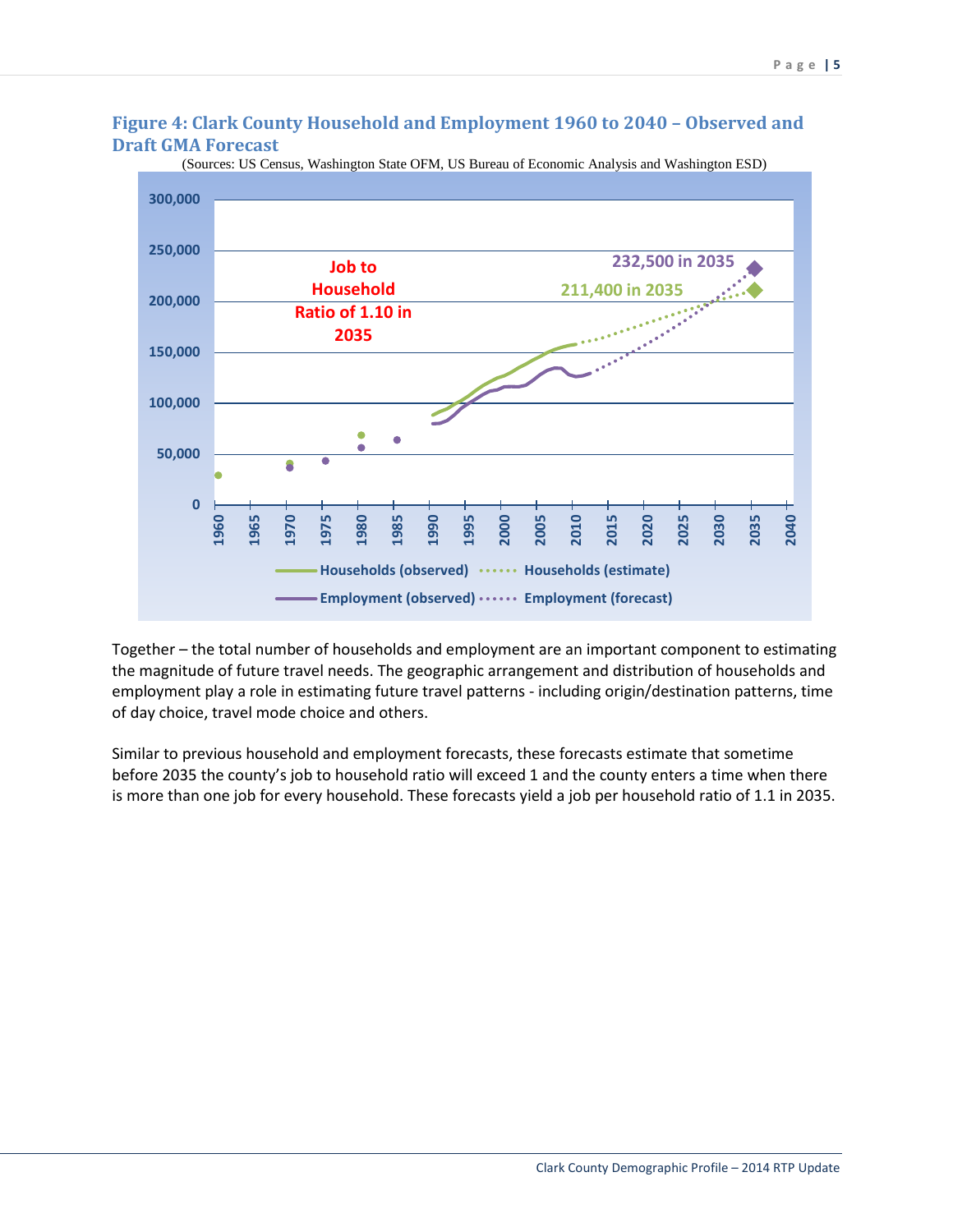

## **Figure 5: Clark County 2010 Population Pyramid, Proportion of Total Population by Age and Sex**

This is a population pyramid based 2010 Census data. Demographers use population pyramids to look at the distribution of a population by age (the vertical axis) and sex (the horizontal axis).

For example, here we see that in 2010 males aged 0-4 made up about 3.5% of the county's population, while females of the same age group made up 3.4%.

Populations that are growing primarily due to natural increase (i.e., the birth rate greater than the death rate) tend to have a wide base that slopes up to the older age groups at the top – like a pyramid. Slow growing and more stable populations tend to be more like a column.

You can see that below age 60 we are more like a column with a pyramid on top.

While natural increase plays a small role in the growth of the county's population, the major component of growth is immigration – people relocating here.

Note that the column has a narrow waist around the 20-24 year old age group. Two main factors are at play here. First, young adults depart to college and to live/work in cities that are attractive to them. And secondly, immigration to the county tends to be predominately made up of family households with children.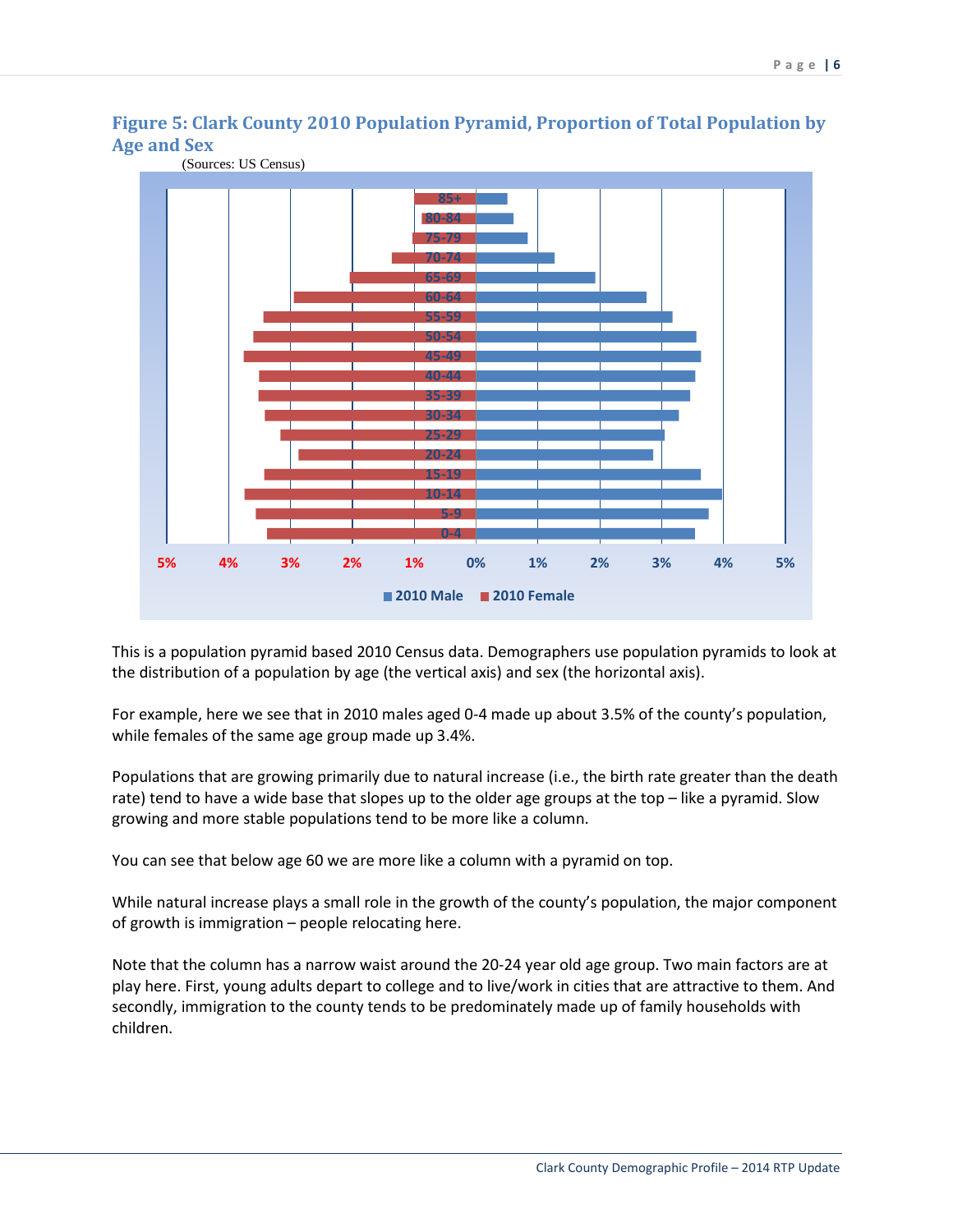## **Figure 6: Clark County 2035 Population Pyramid, Proportion of Total Population by Age and Sex**



(Sources: Washington State OFM)

This is the population pyramid for 2035. You can see that the shape is even more like a column. The large increase in the 65+ age groups is due to the aging of the population. The tendency of female to outlive males is clearly shown by strong male/female imbalance at ages over 70.

The narrow base and columnar shape indicates that growth will continue to be largely dependent on immigration to the county.

This forecast of population by age and sex source for 2035 is from OFM's most recent county age and sex projections for medium forecast adopted by the BOCC. The projection can be found here: <http://www.ofm.wa.gov/pop/gma/projections12/projections12.asp>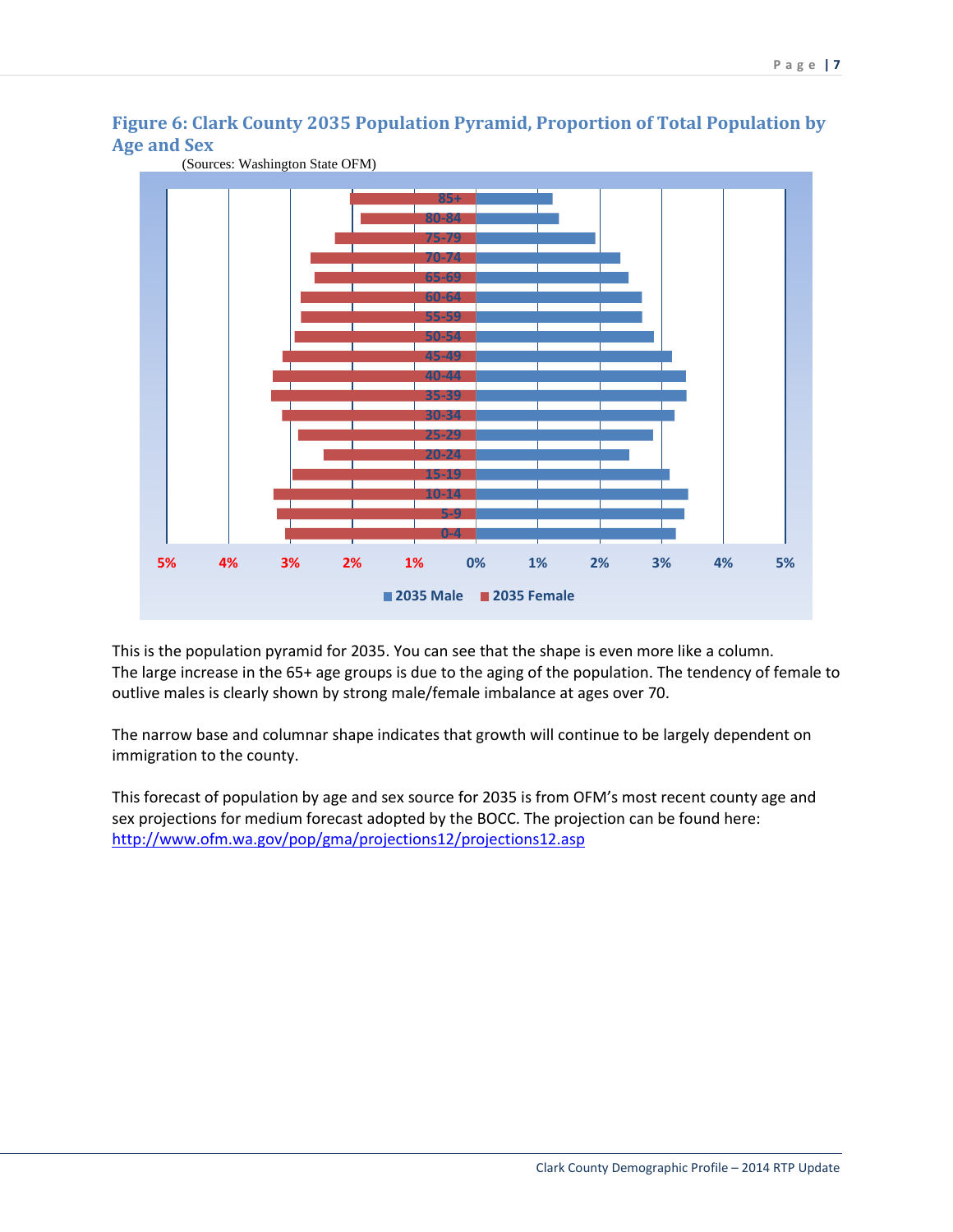## **Figure 7: Clark County 2010 & 2035 Population Pyramid, Total Population by Age and Sex**



(Sources: US Census and Washington State OFM)

This graph combines both 2010 and 2035 pyramids together and shows the total number of the population by age and sex for both 2010 and 2035 - not percentages of total population.

There is growth in every age group; however the largest increases are in the 65+ age groups and this is mainly due to current residents aging in place.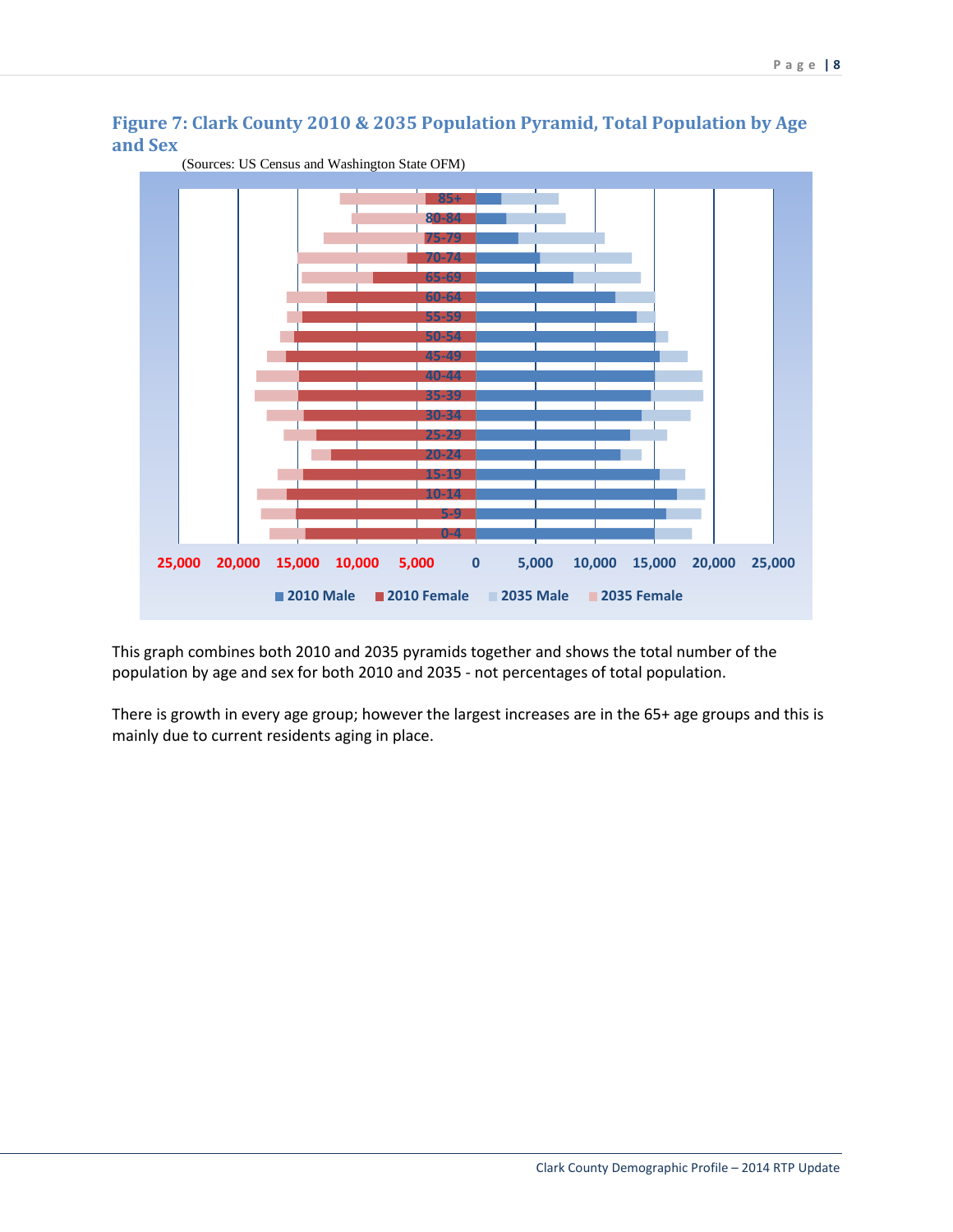

## **Figure 8: Clark County 2010 and 2035 Populations by Age Cohorts**

This is a simpler chart that only looks at three age groups, 0-19, 20-64 and 65+. The 65+ age group is forecasted to grow from 50K to almost 120K - from 11.5% of the population to almost 21%. This growth accounts for half of our expected increase in population between now and 2035.

The population around the entire country is aging and nationally there has been recognition that road signage may need to change to accommodate older drivers, including: larger fonts, better lighting, reflective striping and etc. Human service transportation needs are also likely to increase, including paratransit, ride programs and etc. An increase in the proportion of older households will also mean a decrease in the number of work trips generated per household, an increase medical related trips, and shifts in time-of-day for travel.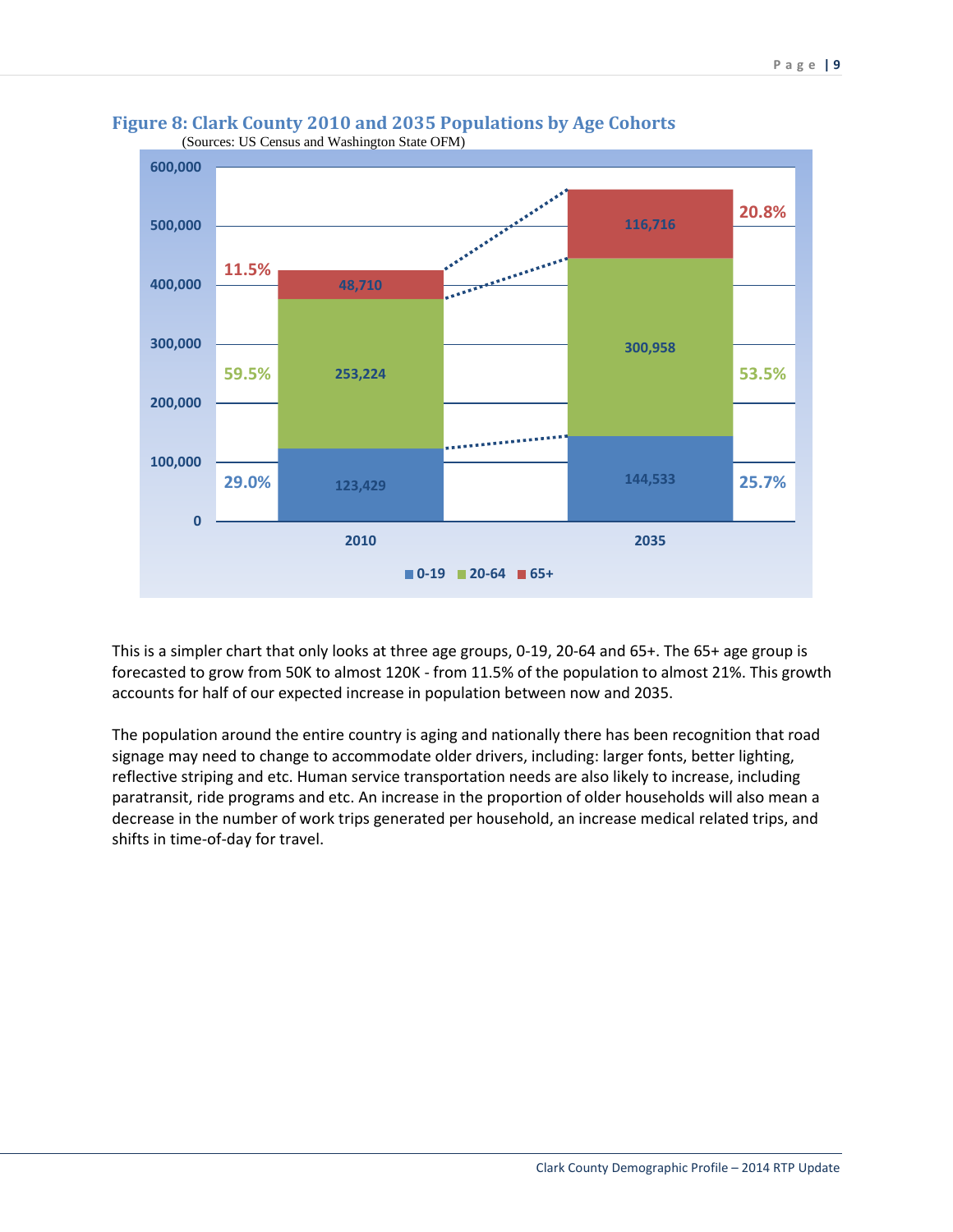

## **Figure 9: 1978, 1990 and 2012 – Licensed Drivers as a Percentage of Age Group, US National Data**

There are changing trends in the area of drivers' licensing with relation to age. This is a graph of the share of licensed drivers by age – for 1978 (the first year the data was available), 1990 and 2012. Note, this is national data; however there are two main points of interest.

First, the percentage of those 65+ with a driver's license has seen 20 to 30 point gains in their age groups. The 70+ group has moved from a bit over half licensed in 1978 to nearly 80% as of 2012. Conversely, the percentage of those under age 40 with a driver's license have seen a 10 to 24 point drop within their age groups. For example, the percentage of licensed 17 year olds has dropped to about 45% from a high of nearly 70% in 1978. Even the 30 to 34 year old group has dropped from near 100% to less than 90%.

<http://www.fhwa.dot.gov/policyinformation/statistics.cfm>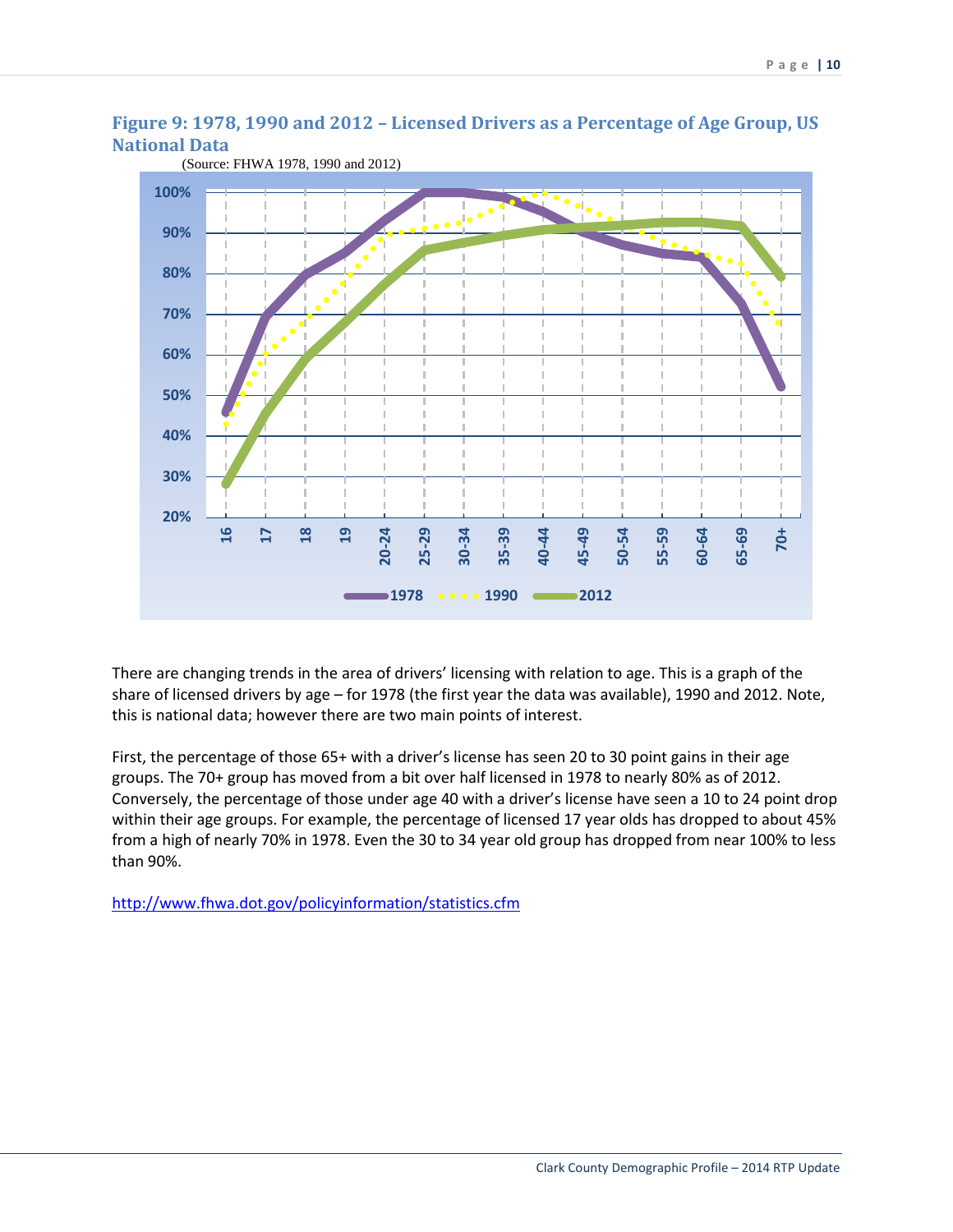## **Figure 10: Percent of Daily Person Trips by Mode for 16 Years and Older with No Driver's License, Clark County**



(Source: 2009 RTC Household Travel Survey)

The 2009 Clark County Household Travel Survey can provide us some information regarding the travel behavior of those without driver's licenses over the age of 16. It found that they make nearly 50% of their daily person trips as a passenger in car, about 30% walking or biking and about 22% by transit or another motorized mode.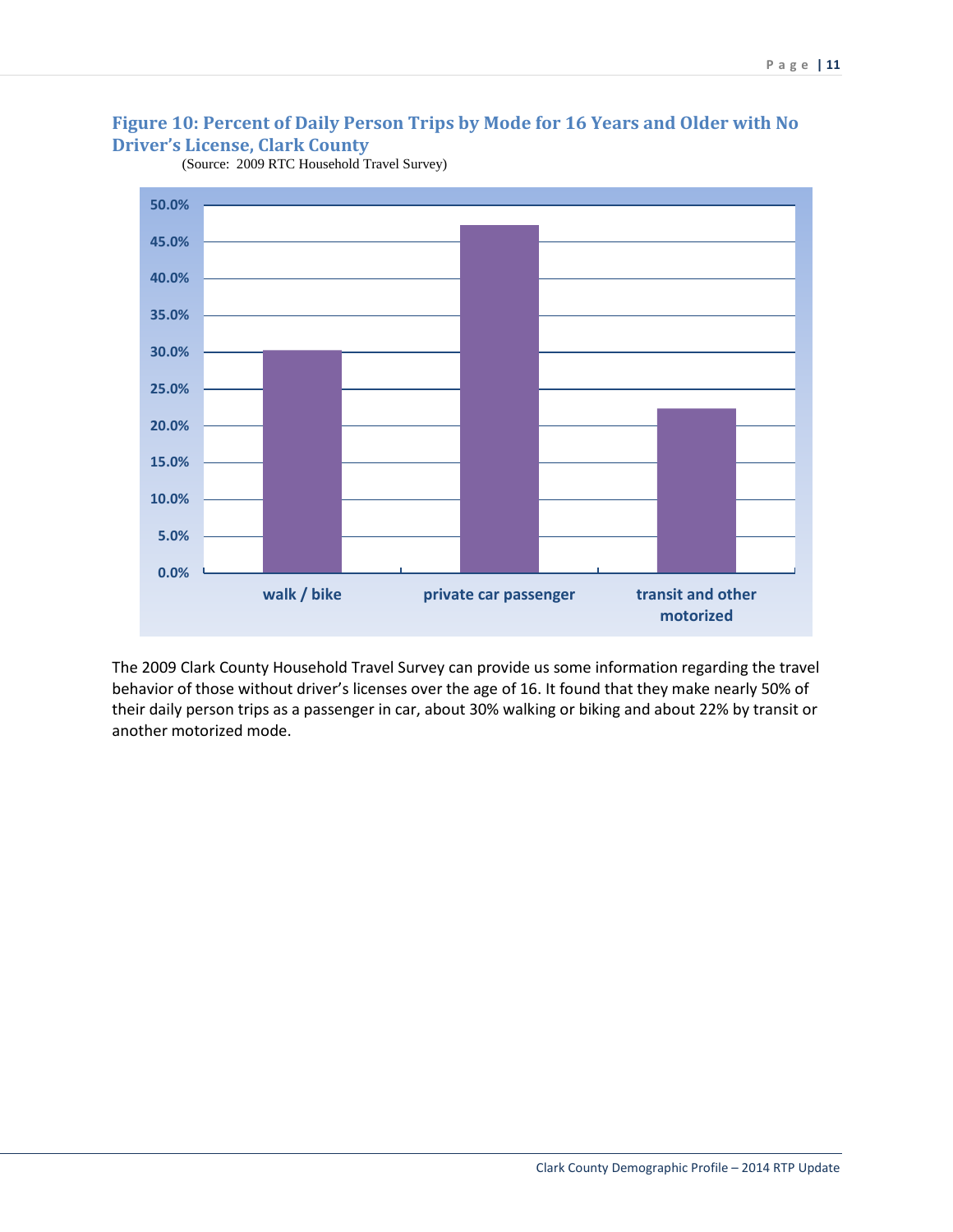

#### **Figure 11: 2012 Vehicle Availability by Household Tenure and Age for Clark County** (Source: US Census, 2008-2012 ACS)

A valid driver's license is not the only requirement to drive, access to an automobile is also very important. This is a graph of vehicle availability for households from the 2012 5-year American Community Survey produced by the US Census Bureau. About 8,000 Clark County households have no vehicle available for use.

There is a significant difference between renter vs. owner occupied households, with 11.5% of renting households with no vehicle available compared to less than 2% for owner occupied households. Looking at age, for households where the head of the household is 65 or older, over 1 in 10 households do not have access to a car. Households that do not have access to a vehicle have different transportation needs and are often transit dependent.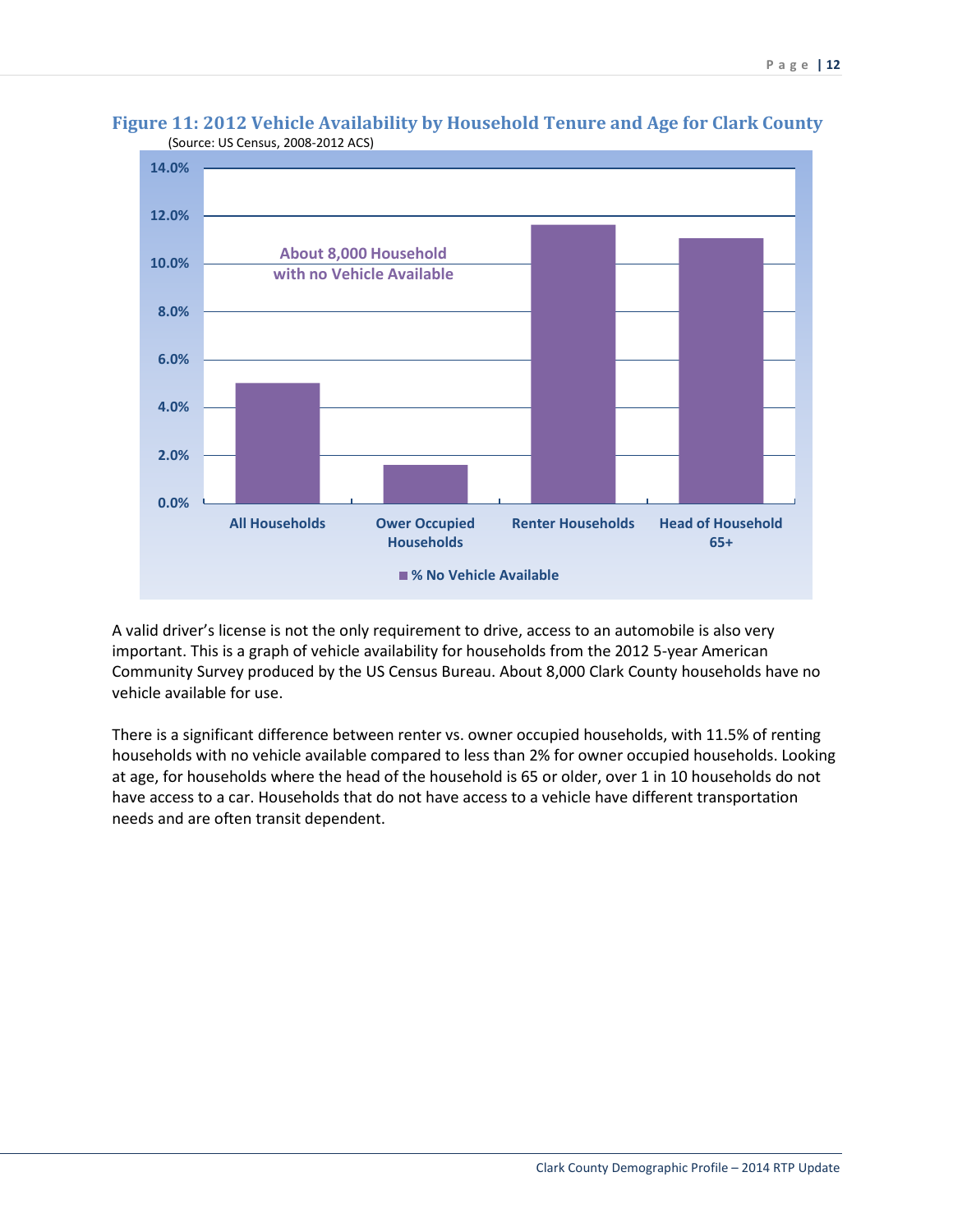

## **Figure 12: Clark County 1980-2010, Minority Population Percentages**

This is graph of minority population as a percentage of total population for Clark County from 1980, 1990, 2000 and 2010 Census data. Since 1980, the proportion minority population in the county has been steadily increasing from below 5% in 1980 to nearly 20% today. This trend will continue and is likely to accelerate over the coming decades.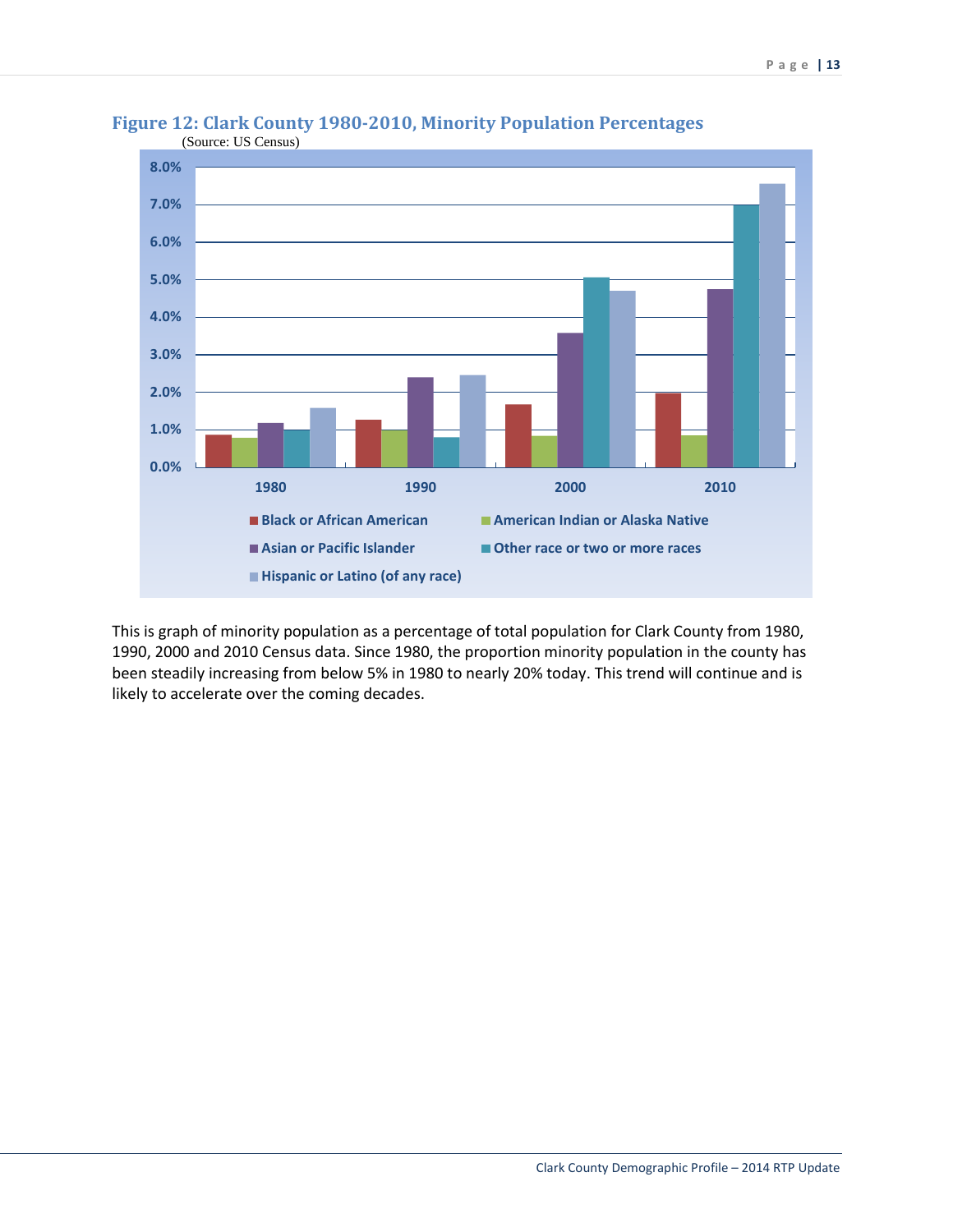



This is a map of the distribution of the minority population in Clark County in 2010. Red and yellow indicate areas where the proportion of the minority population exceeds 30% and 24% respectively and these are above the county average of nearly 20%. Green are places where the proportion of the minority population between 14-24%. Blue and purple indicate areas where the proportion of the minority population is less than 14% and 8% and below the county average.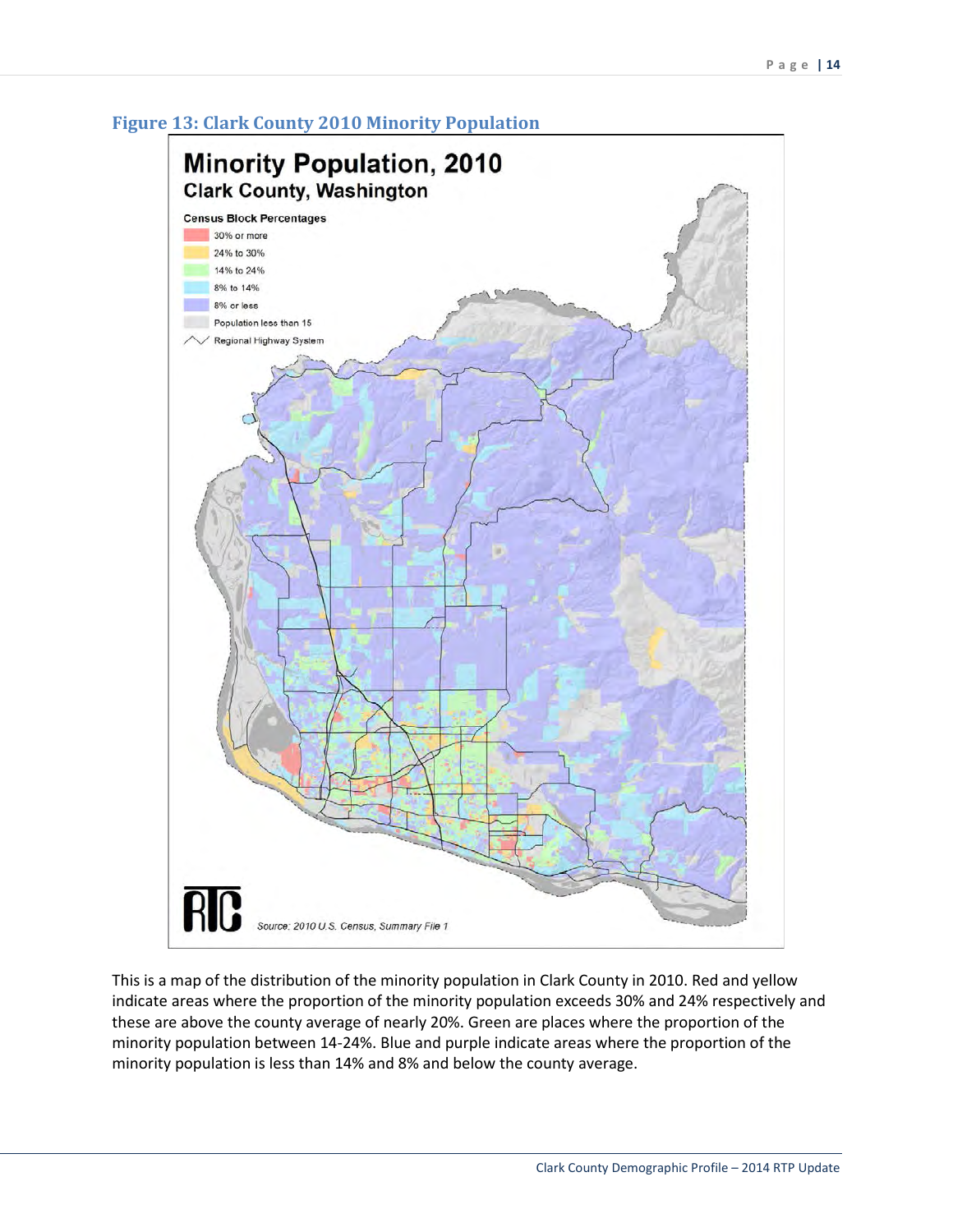

#### **Figure 14: Clark County 2000 and 2012, Poverty Rates by Race and Ethnicity** (Source: US Census)

This is a graph of poverty rates by race and ethnicity from 2000 US Census and the 2012 American Community Survey 5-year estimate. The overall poverty rate in the county increased from about 9% in 2000 to around 12% in 2012. However, this is still below the below the 2011 national rate of 16% and the state rate of 14%. Poverty rates in the county are up for all, regardless of minority status, except for those identifying as mixed race and the Native Hawaiian and other Pacific Islander group. Poverty affects household travel behavior - limiting household resources available pay for travel; limiting vehicle availability; and increasing dependence upon transit and non-motorized modes of travel.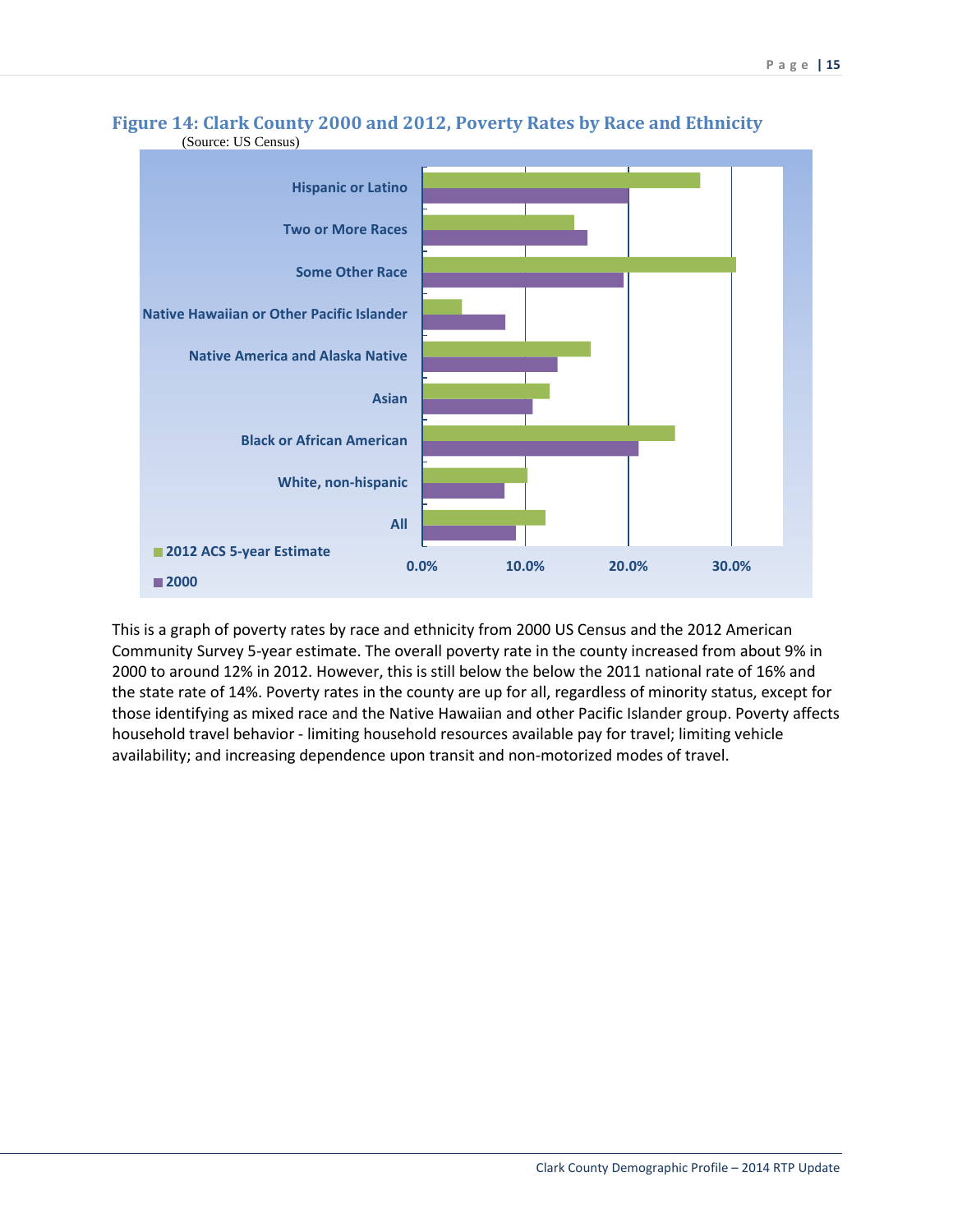

#### **Figure 15: Clark County 2006-2010 Low-Income Population**

This is a map of the distribution of low-income individuals. Red and yellow indicate census tracts were poverty rates exceed 24% and 18% respectively. These are significant departures from the county average of 12%. Green areas are census tracts near the county average and have poverty rates between 7-18%. Tracts colored blue and purple are areas were the poverty rate is below 7% and 3% respectively and are significantly below the county average.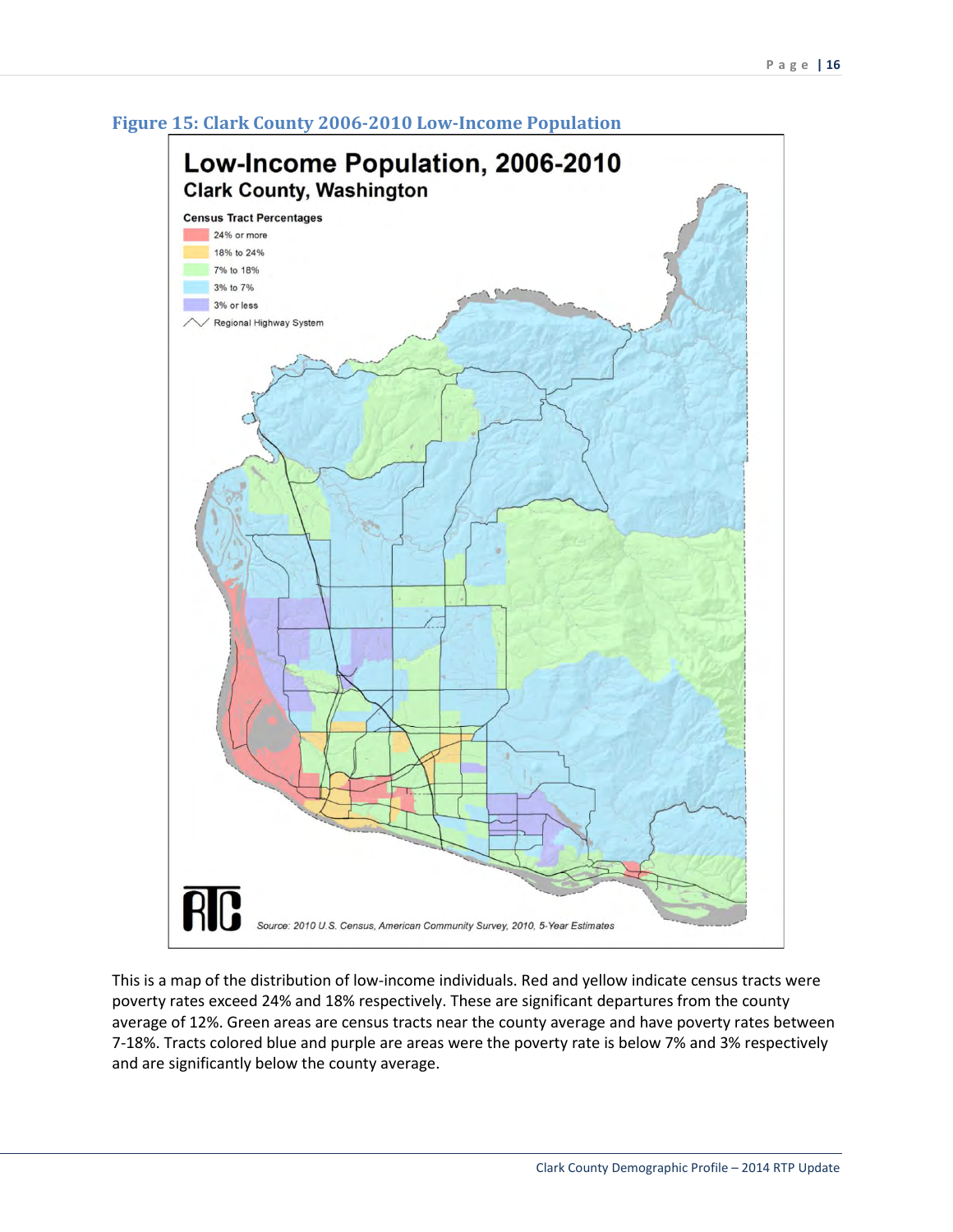### **Figure 16: 2000 & 2013 Clark County Observed Employment Totals by Sector with 2035 Forecast**

(Source: Washington State ESD)



\*Note – FIRE stands for Finance, Insurance and Real Estate

This is a chart of Clark County non-farm employment by sector. 2000 and 2013 are observed data from the Washington State Employment Security Department. Between 2000 and 2013 there was growth in all sectors, except for manufacturing and construction, mining, utilities and logging. The forecast represents a best-guess estimate from the state's regional economist for SW Washington. Forecasting total employment out 20-years is very difficult task and a break down by economic sector is even more so. Given current national and regional trends, this is one of many possible outcomes and is provided here as an example of a possible future. Note, there is growth in employment across all sectors, with very strong growth in the healthcare sector – this naturally correlates with the growth in the aging population.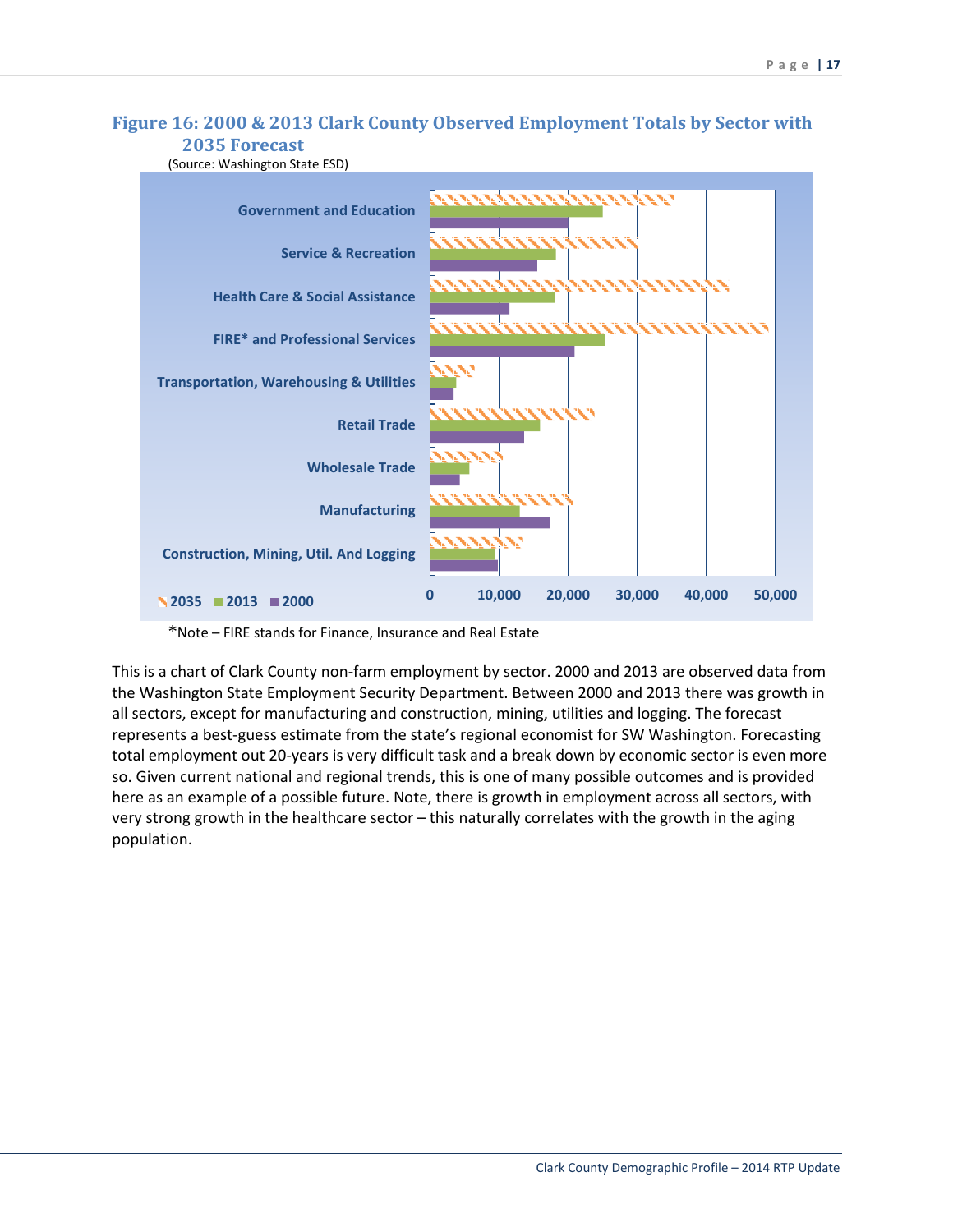

## **Figure 17: 2010 Commuting – From Clark County to Workplace**

The following figures represent county to county commute flow data from the 2010 Census Transportation Planning Package. Above are the flows for Clark County residents to their place of work. Of the 186,300 workers residing in Clark County -

- About 121,500 (65%) stay within the county
- Around 46,000 (24%) travel to Multnomah County for work
- Nearly 6,500 (3.5%) travel to Washington County for work
- Just under 5,000 (2.6%) travel to Clackamas County for work
- Over 3,000 (1.8%) commute to Cowlitz County

This data can be found at -<http://data5.ctpp.transportation.org/ctpp/Browse/browsetables.aspx>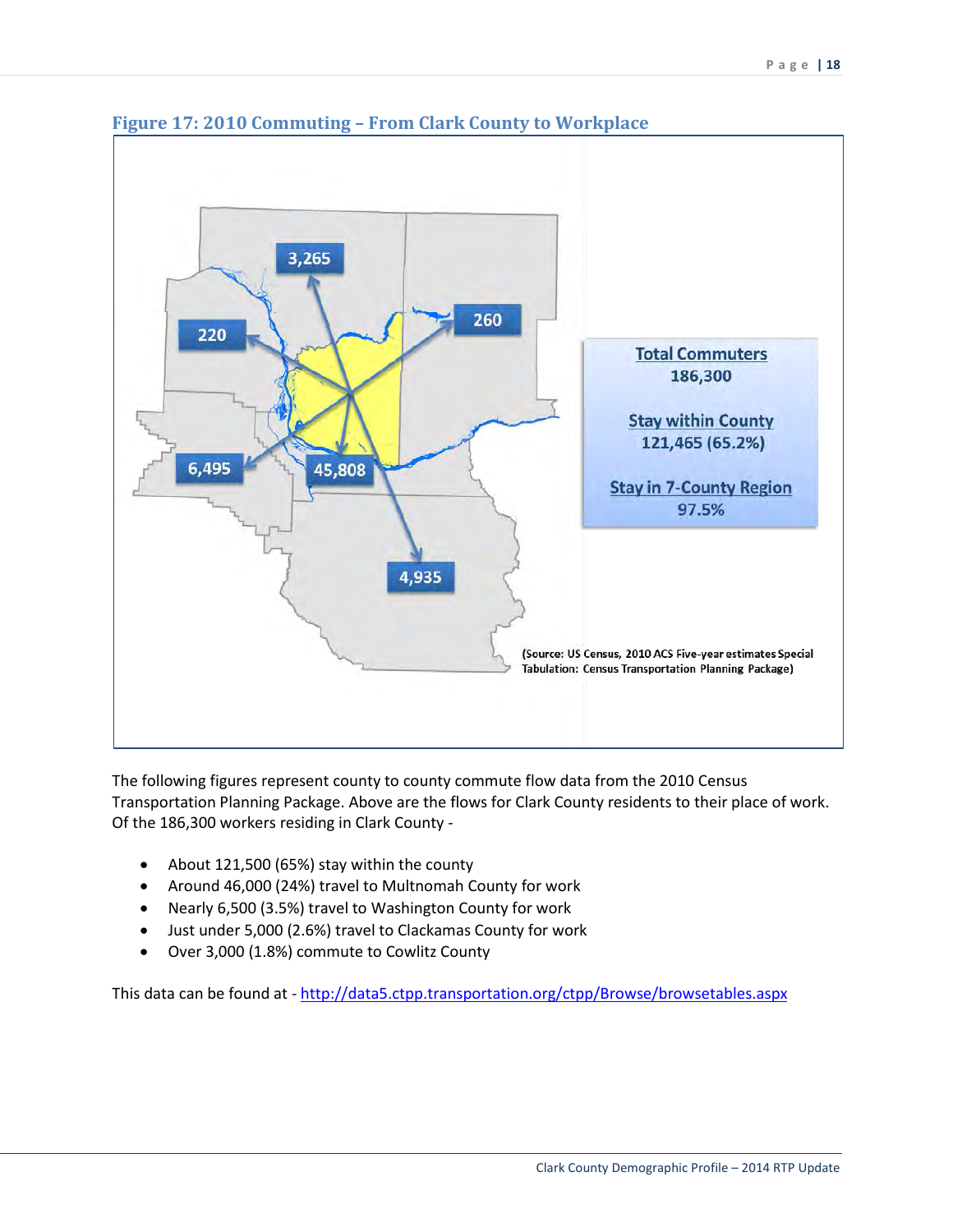

## **Figure 18: 2010 Commuting – To Clark County from Residence**

This figure shows the home location of those who work in Clark County. Of the 141,250 persons working in Clark County –

- About 121,500 (86%) reside within Clark County
- About 14% of those working in Clark County live outside the county
- Nearly 8,000 (5.6%) reside in Multnomah County
- 3,5000 or 2.5% reside in Cowlitz County
- Nearly 3,000 (2%) reside in Washington County
- A little over 2,000 (1.6%) reside in Clackamas County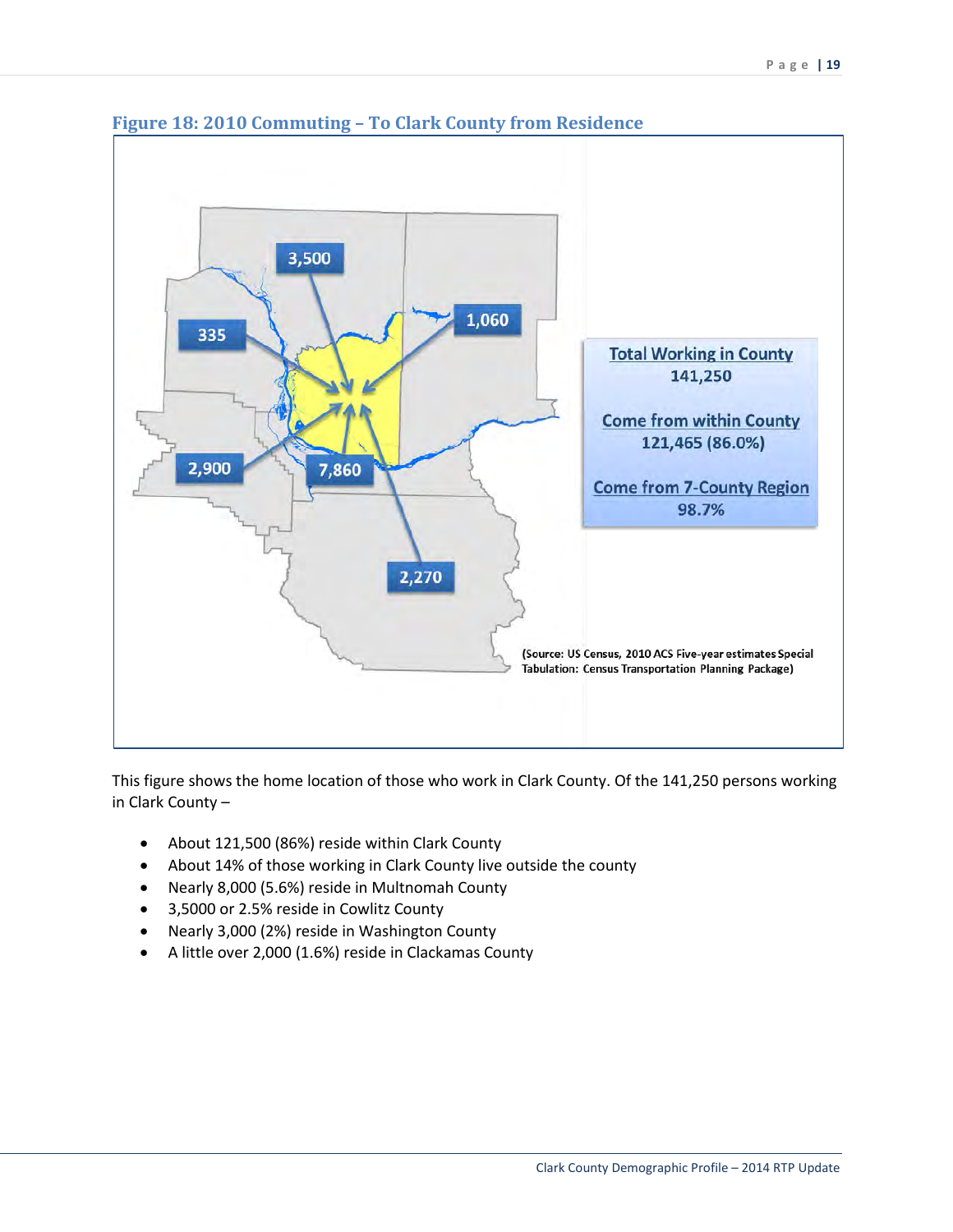### **Figure 19: 2010 Non-Drive Alone Travel Modes to Workplace by Destination for Clark County Workers not Working at Home**



(Source: US Census, ACS 2006-2010 Five-year estimates Special Tabulation: Census Transportation Planning Package)

This a graph of journey to work trip mode choice for Clark County residents by work place location for workers not working at home. This graph does not include the drive alone mode. No matter the destination within the 5-county area, the drive alone mode share for work trips is at between 80% (Multnomah) to 88% (Clackamas).

- Commuters to Washington County are the most likely to carpool at nearly 17%
- Commuters to Multnomah County are the most likely to use transit at over 5.5%
- Naturally, commuters within Clark County are the most likely to use non-motorized modes with walk/bike at just over 3%, as their commute trips lengths are the shortest.

The same Census data set shows that 5.8% of employed Clark County residents worked from home in 2010, an increase from 4.4% in 2000 and 3.3% in 1990. By way of comparison, Multnomah County's work at home rate in 2010 was about 6.1%.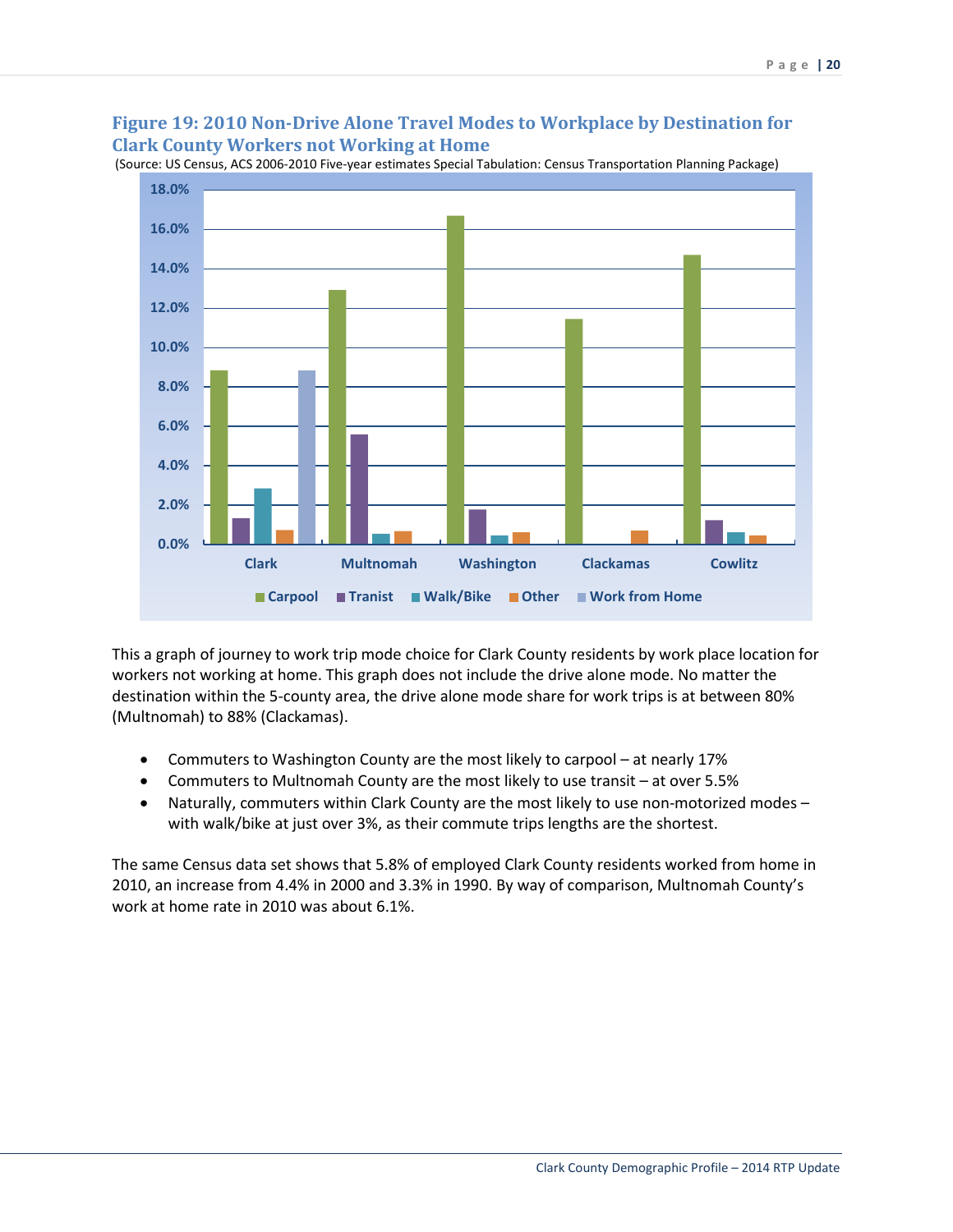

### **Figure 20: 2010 Commuting – From Multnomah County to Workplace**

In order to provide a better sense of regional commuting patterns, the following three figures show the commuting flows of Oregon residents by county to the their workplace county.

- Over 78% of Multnomah working residents stay within the county for work
- 33,000 (9.2%) commute to Washington County
- Nearly , 30,000 (8.1%) to commute to Clackamas County
- About 8,000 (2.2%) to commute to Clark County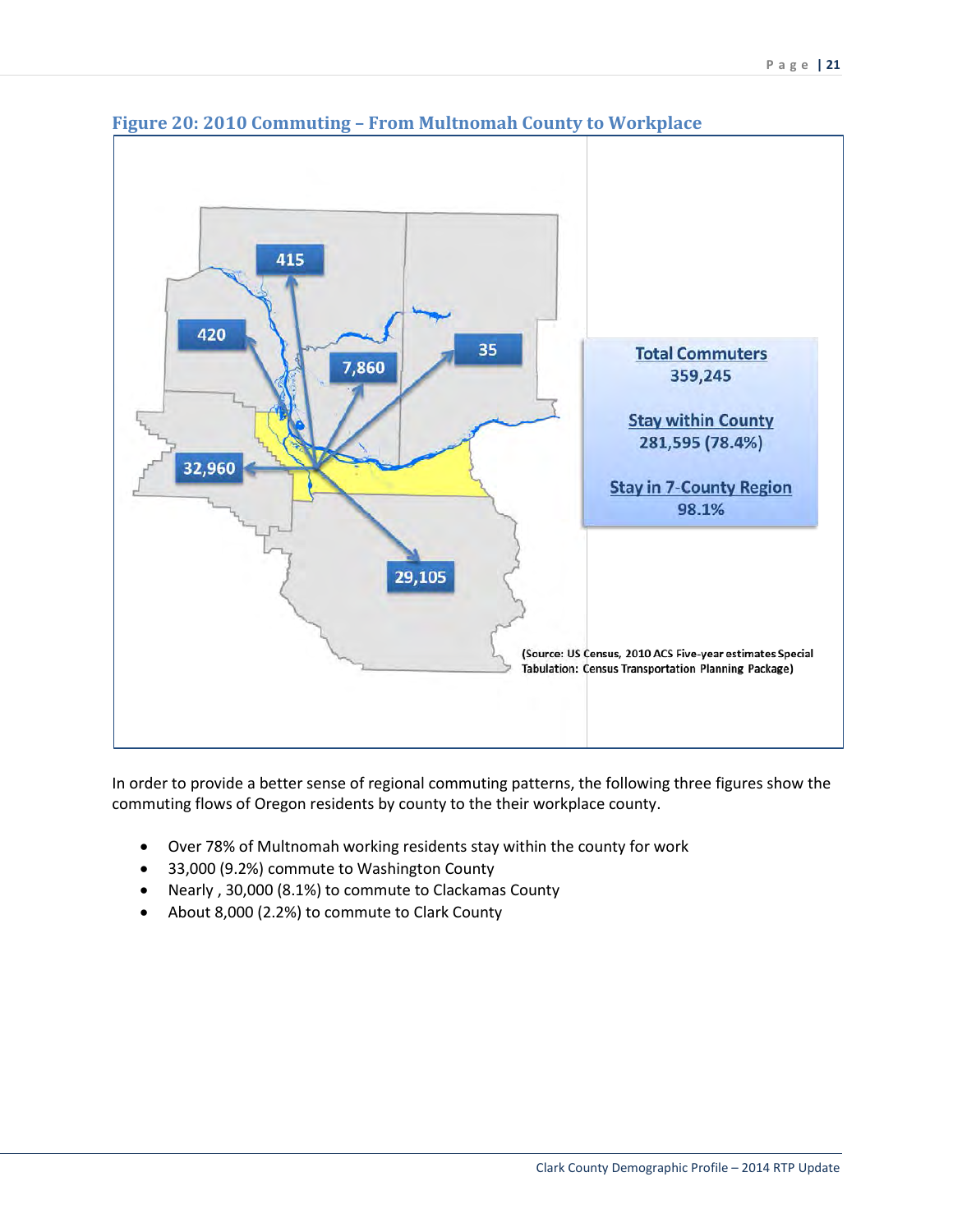

**Figure 21: 2010 Commuting – From Washington County to Workplace**

For Washington County –

- Over 68% of the county's working residents work within the county
- About 55,000 (21.6%) commute to Multnomah County
- Just over 14,000 (5.6%) commute to Clackamas County
- Nearly 3,000 (1.1%) commute to Clark County